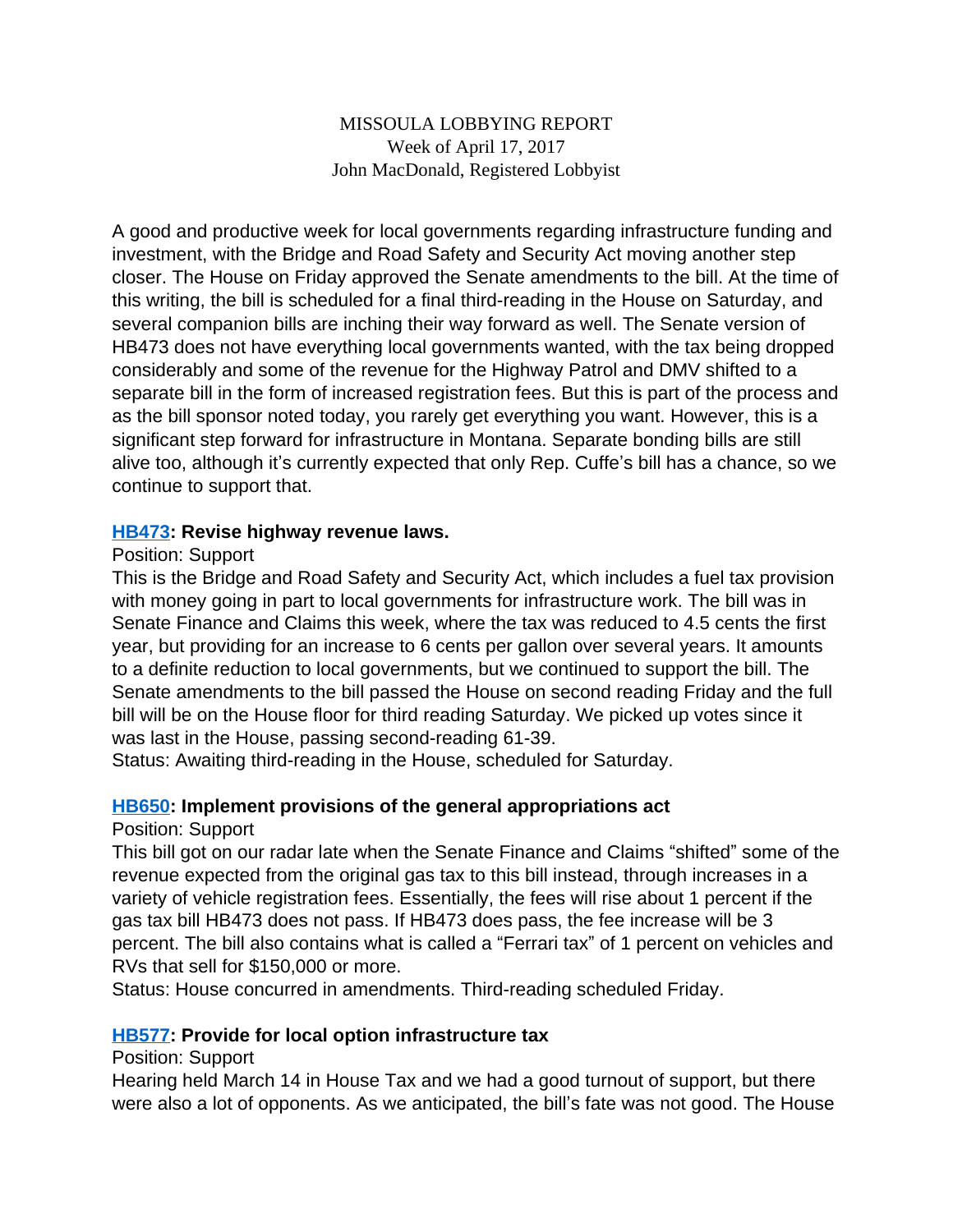Tax committee took action on Friday and, despite amendments that included raising the property tax relief from 25 percent to 50 percent, the bill failed on vote of 12 against, 8 for.

Status: Tabled in House Taxation. Likely dead.

# **[SB331:](http://laws.leg.mt.gov/legprd/LAW0210W$BSIV.ActionQuery?P_BILL_NO1=331&P_BLTP_BILL_TYP_CD=SB&Z_ACTION=Find&P_SESS=20171) Local option infrastructure investment and property tax relief act**

Position: Support

Nearly identical to above. We did not believe that this would get a hearing since HB577 died first (rules require that if one identical bill dies, the other is supposed to also die. Apparently there were just enough differences in these bills to allow a hearing to occur on this one. However, we didn't have the votes (we're pretty sure we didn't) and it was also tabled in committee.

Status: Tabled in Senate Tax. Likely dead.

# **TIF Bills**

#### **[HB573](http://laws.leg.mt.gov/legprd/LAW0210W$BSIV.ActionQuery?P_BILL_NO1=573&P_BLTP_BILL_TYP_CD=HB&Z_ACTION=Find&P_SESS=20171): Revise education funding laws related to tax increment financing.**

#### Position: Oppose

This bill would remove the 95 school mills from the TIF calculation, but only for TIFS in urban renewal districts or REDDS established on or after the effective date. A BAD bill. After getting out of the House, we worked closely with the League to develop a strategy to kill this bill on the Senate side and had an understanding with the sponsor that it would likely get tabled if we offered only "light" opposition. This would mean just the League coming in and offering some testimony. However, due to some events outside of our control, the bill regained some steam. A hearing on the bill was held March 31 and we showed up en mass on short notice. Probably eight to ten opponents testified. Unsure of the fate, but I think we've worked things out so that this bill will likely be tabled.

Status: TABLE in committee.

# **[HB413](http://laws.leg.mt.gov/legprd/LAW0210W$BSIV.ActionQuery?P_BILL_NO1=413&P_BLTP_BILL_TYP_CD=HB&Z_ACTION=Find&P_SESS=20171): Revise laws related to use of TIF financing.**

Position: Oppose.

From MLCT: The bill provides for a recapture provision if building improvements are made with TIF funds. If controlling stock or other equity interest in the building is sold, leased, or transferred within 5 years of the TIF funded improvements, 100% of the funds must be paid back; 80% if within 6 years; decreasing by 20% each year thereafter. No recapture after 10 years; no recapture if ownership conveyed to a governmental entity. (2) The bill provides for a direct court review of any decision made under Title 7, Chapter 15, Parts 42 or 43 by any taxpayer or taxing jurisdiction. Kelly Lynch with the League has worked this bill very hard and believes Essman will agree to table this bill in committee and some reporting issues will become part of SB27. Status: TABLED in committee. Likely dead.

# **[SB27](http://laws.leg.mt.gov/legprd/LAW0210W$BSIV.ActionQuery?P_BILL_NO1=27&P_BLTP_BILL_TYP_CD=SB&Z_ACTION=Find&P_SESS=20171): Amend TIF laws related to public hearings and reporting.**

Position: (Changed) Support Amended Version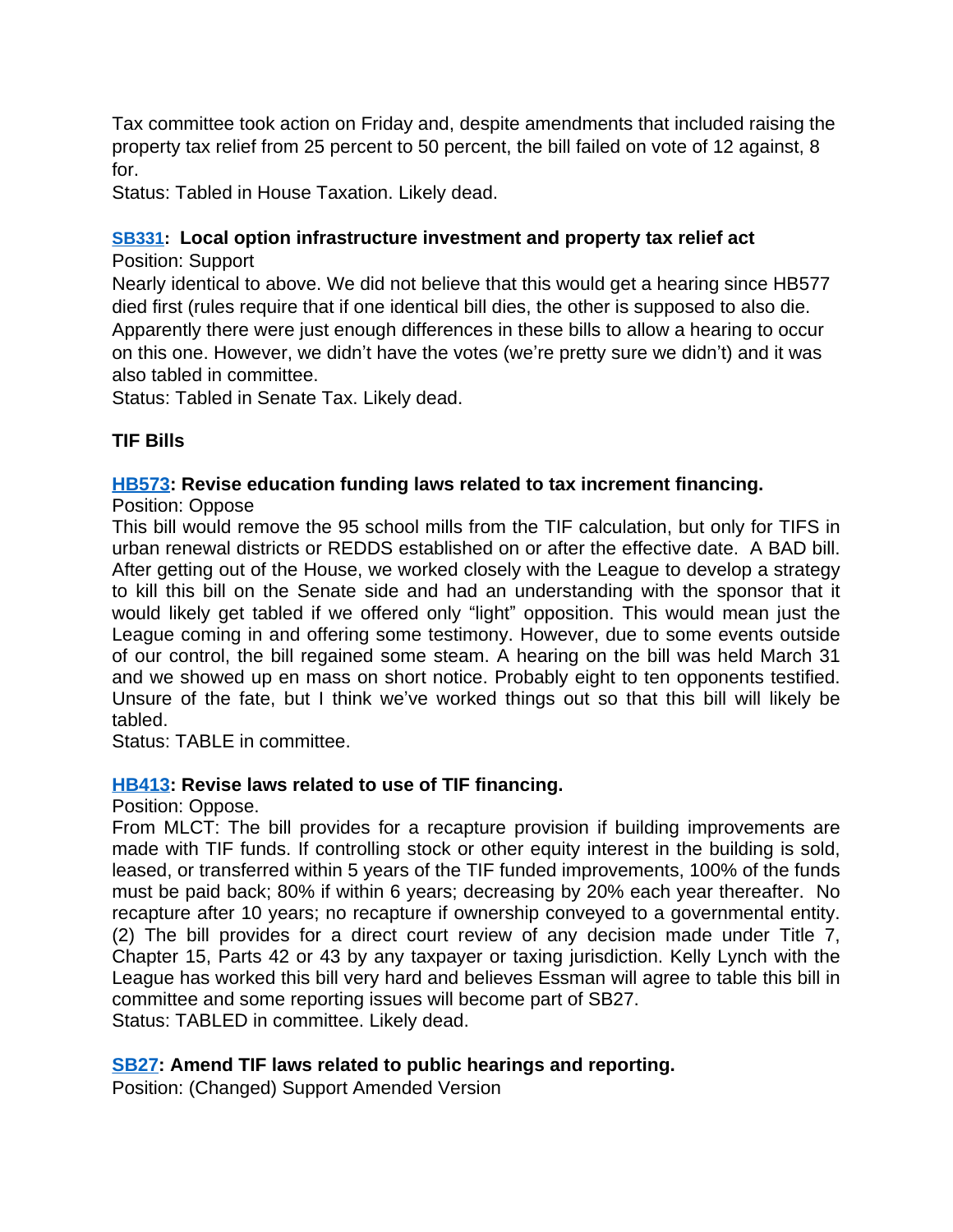As amended in Senate, requires the local government's annual financial report under 2-7- 503 to include a report of the financial activities related to TIF; requires public meeting and opportunity for comment on all matters before the urban renewal agency board; requires the TIF annual report under 7-15-4237 to "describe the public purpose of expenditures of tax increment and how the expenditures meet the goals of the urban renewal plan or comprehensive development plan (TEDD).

Status: Passed both House and Senate as amended. Headed to the governor

# **[HB396](http://laws.leg.mt.gov/legprd/LAW0210W$BSIV.ActionQuery?P_BILL_NO1=396&P_BLTP_BILL_TYP_CD=HB&Z_ACTION=Find&P_SESS=20171): Revise laws related to tax increment financing**

# Position: Support.

Replacement bill for HB 250. MACO, MTSBA, and League drafted amendment language to HB 250 that would remove veto vote but require that city meet and confer with county and school district before creating plan with TIF, adding TIF to existing plan, or bonding. Met with Grubbs 1/30 to review proposed amendments; new bill title needed to make amendments, Rep Grubbs tabled HB250 and replace with HB 396 with the amendments previously approved

Status: Passed both House and Senate. Transmitted to the governor.

# **[HB30:](http://laws.leg.mt.gov/legprd/LAW0210W$BSIV.ActionQuery?P_BILL_NO1=30&P_BLTP_BILL_TYP_CD=HB&Z_ACTION=Find&P_SESS=20171) Remove voted levies approved after creation of TIF from tax increment provision**

Position: Neutral (changed from Oppose)

Another bill from the RTIC. We let this one go as part of an agreement to . Status: Passed Senate and House. Transmitted to the governor.

# **[HB359](http://laws.leg.mt.gov/legprd/LAW0210W$BSIV.ActionQuery?P_BILL_NO1=359&P_BLTP_BILL_TYP_CD=HB&Z_ACTION=Find&P_SESS=20171): Limit tax increment financing revenue to local mills.**

Position: Oppose.

Terrible bill that would limit TIF revenue to local mills only, removing mills collected on behalf of school districts, mills supporting elementary and high school retirement obligations, public school equalization mills, u-system mills and permissive levies. Status: TABLED IN House Tax.

# **[HB411](http://laws.leg.mt.gov/legprd/LAW0210W$BSIV.ActionQuery?P_BILL_NO1=411&P_BLTP_BILL_TYP_CD=HB&Z_ACTION=Find&P_SESS=20171): Limiting use of TIF money. (Façade bill)**

Position: Oppose Adam Hertz's bill dealing with concerns about TIF money being spent on private businesses within TIF Districts. Chris Behan testified on behalf of the city. Status: TABLED in House Tax.

# **[HB134](http://laws.leg.mt.gov/legprd/LAW0210W$BSIV.ActionQuery?P_BILL_NO1=134&P_BLTP_BILL_TYP_CD=HB&Z_ACTION=Find&P_SESS=20171): Revise school funding related to facilities**

Position: Neutral (CHANGED from oppose)

HB 134 originally would have removed the 95 school mills from the TIF calculation, redirecting it to fund school facility improvements through the state's Quality Schools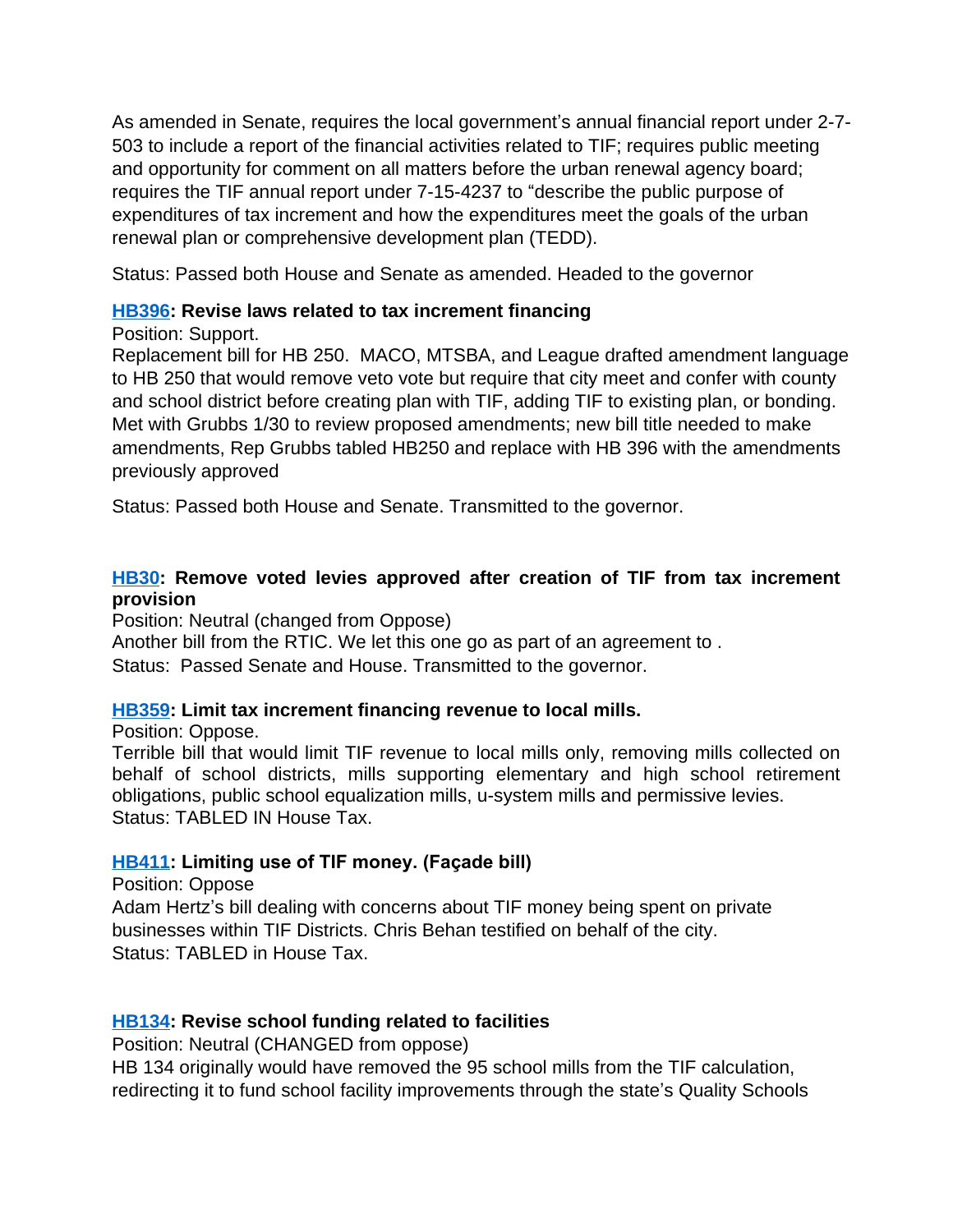Facility Grant Program. Essman agreed to an amendment to take that provision out of the bill and we remove our opposition.

Status: Passed Senate on second reading.

# **[HB250](http://laws.leg.mt.gov/legprd/LAW0210W$BSIV.ActionQuery?P_BILL_NO1=250&P_BLTP_BILL_TYP_CD=HB&Z_ACTION=Find&P_SESS=20171): Require county and school district approval for adoption of TIF provision**

Position: Oppose. (Amendments may be offered)

The league worked with the sponsor to table this in favor of a new version. (See HB396) Status: House Local Government TABLED.

# **[HB403](http://laws.leg.mt.gov/legprd/LAW0210W$BSIV.ActionQuery?P_BILL_NO1=403&P_BLTP_BILL_TYP_CD=HB&Z_ACTION=Find&P_SESS=20171): Revise TIF laws to require remittance if increment exceeds certain level.**

Position: Oppose.

This bill would require remittance of all incremental taxable value of one or more urban renewal districts in excess of 5 percent of the municipality's total taxable value, except for any revenue already pledged to the repayment of bonds.

Status: TABLED in Committee

#### **[SB34](http://laws.leg.mt.gov/legprd/LAW0210W$BSIV.ActionQuery?P_BILL_NO1=34&P_BLTP_BILL_TYP_CD=SB&Z_ACTION=Find&P_SESS=20171): Amend laws related to an urban renewal agency board of commissioners** Position: Oppose

John Hoeven bill that would have required appointment of representatives from schools and county commissioners on boards. Originally passed, but the sponsor called the bill back and no action has been taken.

Status: Likely dead. Sitting in committee without further action.

# **[SB130:](http://laws.leg.mt.gov/legprd/LAW0210W$BSIV.ActionQuery?P_BILL_NO1=130&P_BLTP_BILL_TYP_CD=SB&Z_ACTION=Find&P_SESS=20171) Revise tax increment finance laws**

Position: Support Would have allowed TIF expenditures for energy efficiency in certain projects. Status: Died on a tie vote in committee. Likely dead.

# **OTHER BILLS:**

# **[HB562](http://laws.leg.mt.gov/legprd/LAW0210W$BSIV.ActionQuery?P_BILL_NO1=562&P_BLTP_BILL_TYP_CD=HB&Z_ACTION=Find&P_SESS=20171): Exempt certain cell phone use from local ordinances.**

Position: Oppose.

Most concerning was a provision that limited the fines local governments could impose for cell phone use. But this also was a concern regarding local control. We opposed the bill on the House side, but House Judiciary considered this an "overreach" by local authorities and passed it forward. The House today did not concur in the Senate amendments so this will likely go to a conference committee now

Status: House decline to concur with Senate amendments. Could be scheduled for conference committee.

# **[SB251:](http://laws.leg.mt.gov/legprd/LAW0210W$BSIV.ActionQuery?P_BILL_NO1=251&P_BLTP_BILL_TYP_CD=SB&Z_ACTION=Find&P_SESS=20171) Generally revise laws related to short-term rental facilities.**

Position: Support

This bill began essentially as a request from several city council members, but Kelly Lynch at the League took it on to address issues that were also arising in other communities. We did not testify for or against, but provided information and assistance to Lynch, the bill sponsor and others.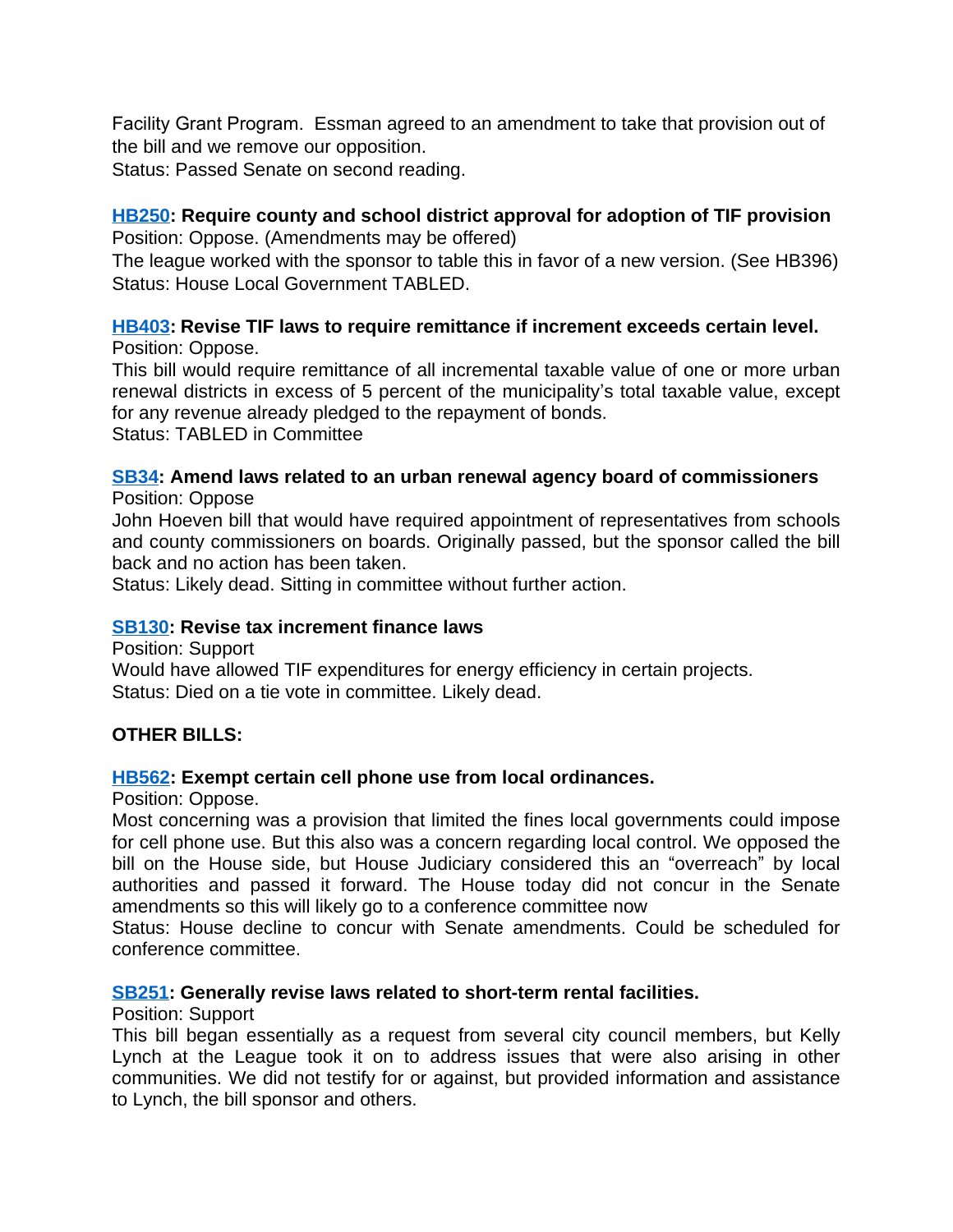Status: Passed the Senate. Was tabled in House Judiciary

#### **[SB330:](http://laws.leg.mt.gov/legprd/LAW0210W$BSIV.ActionQuery?P_BILL_NO1=330&P_BLTP_BILL_TYP_CD=SB&Z_ACTION=Find&P_SESS=20171) Provide for property assessed clean energy financing.**

Position: Support

This bill was the authorizing legislation for PACE in Montana. We supported and I provided brief testimony at the Senate hearing. Lots of opponents, however, who pointed out some flaws in how the bill was put together. Although Initially tabled, the committee reconsidered the bill and it was approved with some amendments and passed committee and full Senate. It ran into strong opposition again in House Natural Resources and was tabled.

Status: TABLED in House Natural Resources.

#### **[HB611](http://laws.leg.mt.gov/legprd/LAW0210W$BSIV.ActionQuery?P_BILL_NO1=611&P_BLTP_BILL_TYP_CD=HB&Z_ACTION=Find&P_SESS=20171): Generally revise state laws related to immigration and refugees.**

Position: Oppose,

SK Rossi with the ACLU made us aware of this bill March 17. It essentially prohibits local governments from enacting any "sanctuary"-type legislation or addressing immigration or refugee issues. We were not able to personally testify.

Status: Initially passed second-reading in the House, but was referred to House Appropriation, where the committee TABLED it.

#### **[HB609](http://laws.leg.mt.gov/legprd/LAW0210W$BSIV.ActionQuery?P_BILL_NO1=609&P_BLTP_BILL_TYP_CD=HB&Z_ACTION=Find&P_SESS=20171): Generally revise privacy laws concerning protected facilities.**

Position: Opposed.

House Judiciary hearing March 23 was a train wreck. Chair allowed only 20 minutes for each side and we witnesses were cut off before we could provide any testimony. I submitted written testimony and worked a number of members very hard to help kill the bill. I personally did not believe we had much chance killing it, but were able to sway three key Republicans and got it done. Lots of kudos to LGBT advocates and the ACLU for their substantial work on this.

Status: TABLED in House Judiciary.

#### **[SB189:](http://laws.leg.mt.gov/legprd/LAW0210W$BSIV.ActionQuery?P_BILL_NO1=189&P_BLTP_BILL_TYP_CD=SB&Z_ACTION=Find&P_SESS=20171) Revise protest provisions for special districts**

#### Position: Oppose.

.

This is Sen. Regier's bill that would revise protest provisions for special districts. It's a bad bill in that all (and only) returned ballots would be counted. If 100 property owners are in a proposed district only ten return the letter and ONE of them protests, the 10 percent threshold is immediately met. If only two people returned a ballot and ONE protested, a 50 percent threshold is met and no action could be taken for two years. It's unworkable. We attempted to get an amendment on the House floor, but it failed. This bill survived third-reading. We'll need to discuss possibility of a governor veto. Status: Passed both House and Senate. Transmitted to the governor.

#### **[SB188:](http://laws.leg.mt.gov/legprd/LAW0210W$BSIV.ActionQuery?P_BILL_NO1=188&P_BLTP_BILL_TYP_CD=SB&Z_ACTION=Find&P_SESS=20171) Revise authority to create special districts.**

Position: Oppose.

This was a companion bill to SB189 that would have decimated the ability to create special districts. We opposed along with the League on the Senate side and got it killed.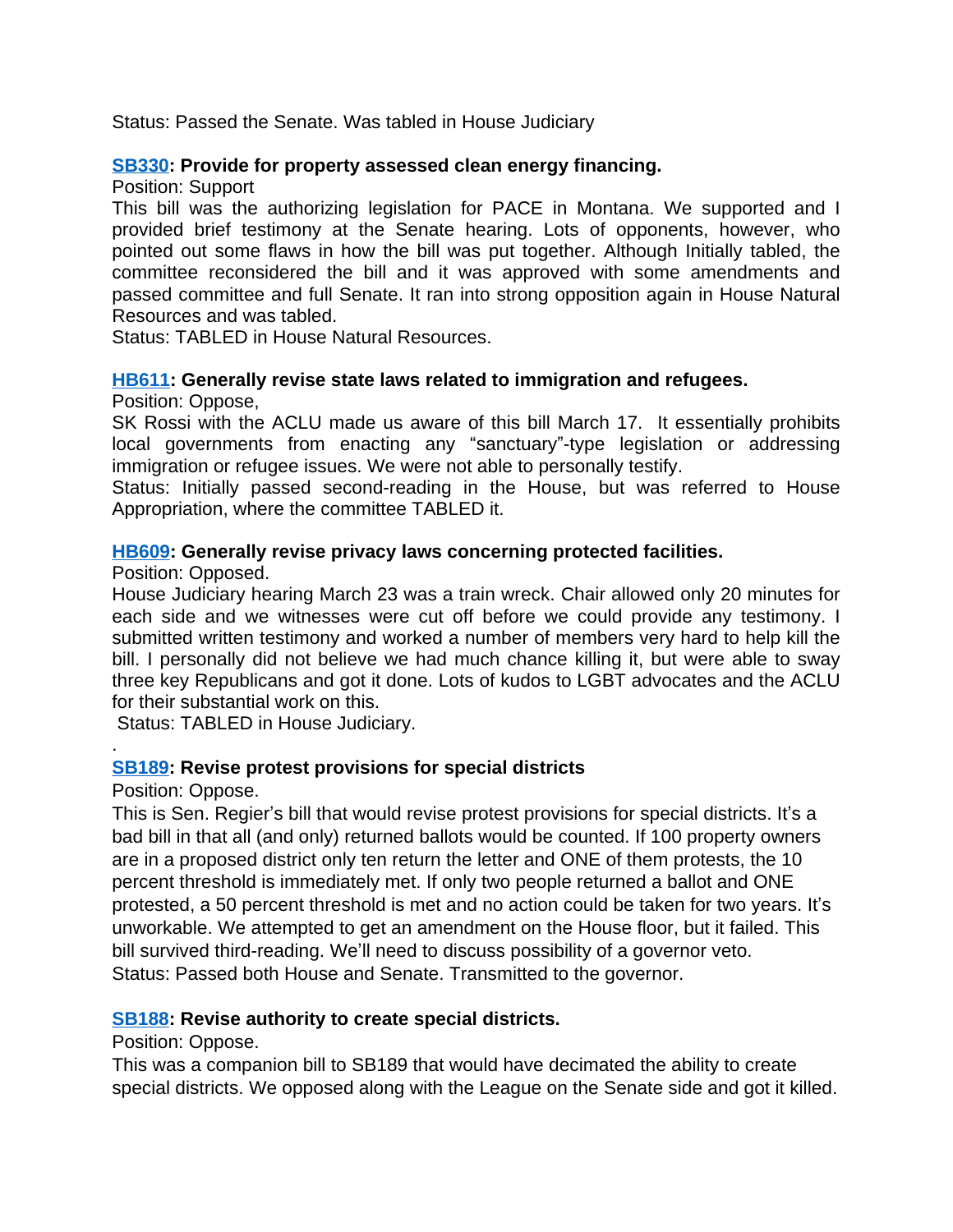Status: TABLED in committee.

#### **[SB250:](http://laws.leg.mt.gov/legprd/LAW0210W$BSIV.ActionQuery?P_BILL_NO1=250&P_BLTP_BILL_TYP_CD=SB&Z_ACTION=Find&P_SESS=20171) Revise laws related to prosecutorial immunity.**

Position: Support. MacDonald testified in favor. Passed the Senate. Status: Awaiting third-reading in the House.

#### **[HB463](http://laws.leg.mt.gov/legprd/LAW0210W$BSIV.ActionQuery?P_BILL_NO1=463&P_BLTP_BILL_TYP_CD=HB&Z_ACTION=Find&P_SESS=20171): Prohibit chronically incapacitated substance abuse in public places.**

Position: Support (Due to local control component) Request from Billings. A similar idea last session ran into roadblocks. Billings is asking for the city's support. We are reviewing.

Status: TABLED in Committee

# **[HB422](http://laws.leg.mt.gov/legprd/LAW0210W$BSIV.ActionQuery?P_BILL_NO1=422&P_BLTP_BILL_TYP_CD=HB&Z_ACTION=Find&P_SESS=20171): Generally revising laws related to local government; withholding or offsetting entitlement share payments to local government under certain circumstances.**

Position: Neutral/Monitor

Discussed with Engen and Bickel. This bill comes out of a situation in Glacier County that legislators want to address statutorily. The MLCT has been involved in crafting this to ensure it is very narrow and won't impact cities that are compliant. We will monitor.

Status: Passed the Senate and House. Transmitted to the governor.

# **[HB417](http://laws.leg.mt.gov/legprd/LAW0210W$BSIV.ActionQuery?P_BILL_NO1=417&P_BLTP_BILL_TYP_CD=HB&Z_ACTION=Find&P_SESS=20171): Generally revise laws related to non-discrimination**

Position: Support/Monitor Status: TABLED in committee.

# **[HB294](http://laws.leg.mt.gov/legprd/LAW0210W$BSIV.ActionQuery?P_BILL_NO1=294&P_BLTP_BILL_TYP_CD=HB&Z_ACTION=Find&P_SESS=20171): Encourage accessible playgrounds across the state.**

Position: Support/Monitor Status: Still awaiting executive action in Senate Finance and Claims.

# **[SB106:](http://laws.leg.mt.gov/legprd/LAW0210W$BSIV.ActionQuery?P_BILL_NO1=106&P_BLTP_BILL_TYP_CD=SB&Z_ACTION=Find&P_SESS=20171) Revise laws related to use of certain chemical de-icers on Montana highways.**

Position: Oppose.

MacDonald testified against bill in Senate Finance and Claims after also testifying opposed in Senate Highways and Transportation. It was referred to Senate Finance and Claims, where it was tabled.

Status: TABLED in committee.

# **[HB94:](http://laws.leg.mt.gov/legprd/LAW0210W$BSIV.ActionQuery?P_BILL_NO1=94&P_BLTP_BILL_TYP_CD=HB&Z_ACTION=Find&P_SESS=20171) Generally revise public safety officer standards/training council laws.**

Position: Support amended version.

MacDonald worked with other interested parties on this one, largely to ensure that private businesses can contract with local governments to provide pretrial and